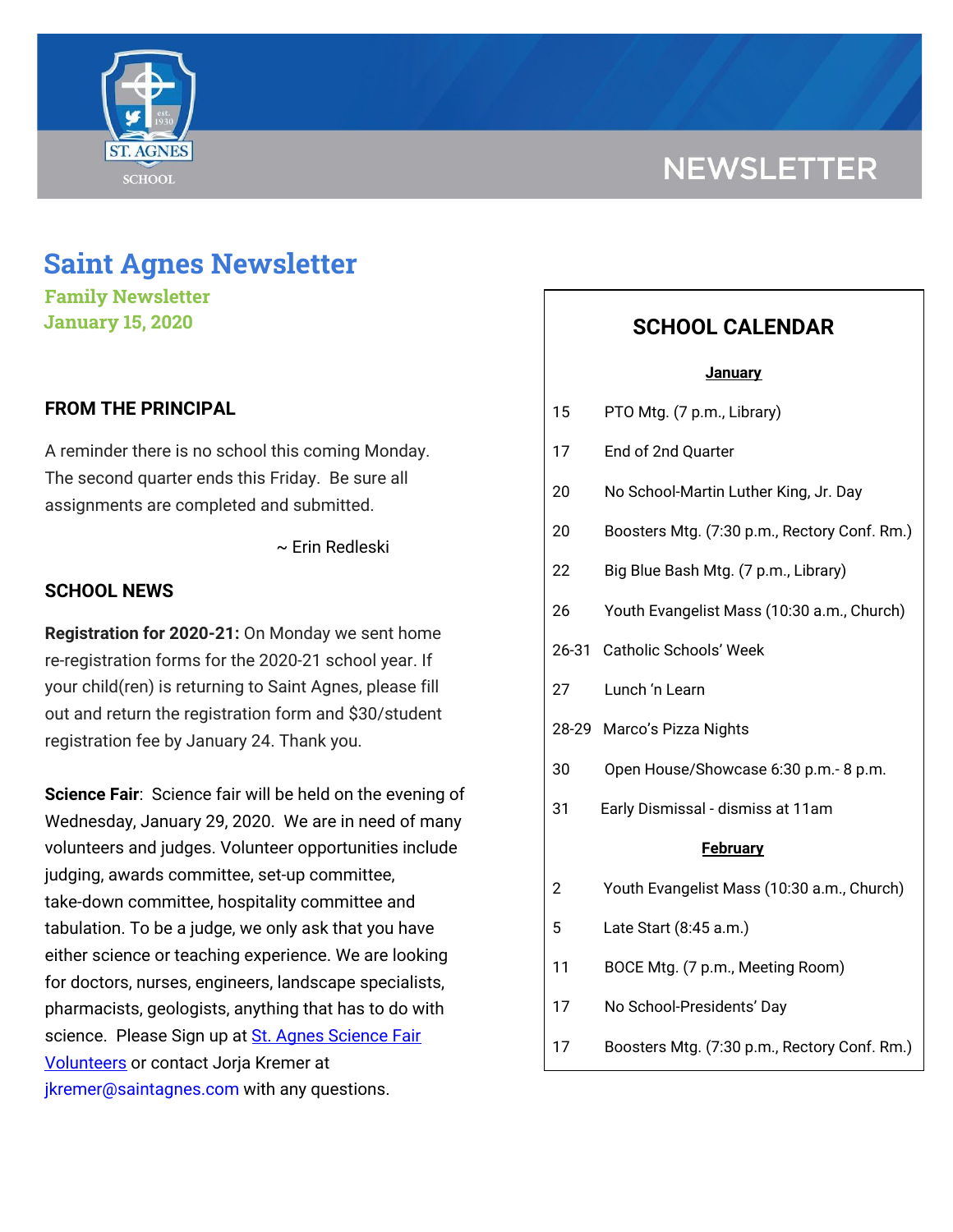**Catholic Schools Week:** January 26 begins our week long celebration of Catholic Schools Week 2020. The week is filled with many fun filled activities. Monday we are turning the school into a movie theater with popcorn and all! On Tuesday the students will be treated to bowling at Super Bowl in Erlanger by our PTO. The bowling sessions are as follows: Session One- 9:00-10:15 (K, 3, 5) , Session Two-10:45-12:00 (1, 2, 4) and Session Three- 12:45-2:00 (6, 7, 8). On Wednesday, we are going to have a Backwards Day. The last shall be first and the first shall be last! Schedules for the day will be in reverse. On Thursday the students will be treated to a donut to start the morning. The donuts are coming from Florence Bakery (525-7171). We have been in contact with the bakery and they are allergy safe. However, if you have any allergy concerns feel free to contact them at the number listed. One of our favorite activities, BINGO will also take place. We will finish with our Open House that evening. Friday we will conclude the week with Mass together and then the 8<sup>th</sup> grade/Faculty volleyball game. We will dismiss at 11:00! Students will be permitted to wear St. Agnes Spirit Wear all week. Please see handbook for Spirit Wear guidelines. On Friday, they may wear any Catholic School Spirit Wear. More details will follow. We are looking forward to an exciting week!

**2019-2020 Yearbook Title Page Contest:** Calling all artists! How would you like to earn a free yearbook? We are looking for a talented Wildcat to design original artwork for the title page of the 2019-2020 yearbook. Please see the attached [flyer](https://school.saintagnes.com/wp-content/uploads/2020/01/Yearbook-Contest-19-20-1.pdf) for details. The artwork is to be submitted to Mrs. Woolley or Mrs. Sharp by March 12th.

**Lunch 'n Learn**: Our next Lunch 'N Learn is scheduled for January 27th. Please help us by providing sandwiches, appetizers, and desserts. These meetings help our teachers stay up-to-date on the latest technology trends. There are about 30-35 teachers. The food would need to be delivered to school by 10:30 a.m. the morning of the scheduled meeting. Thank you! <https://signup.com/client/invitation2/secure/2909115/false#/invitation>

## **BOOSTERS NEWS**

**St. Agnes Baseball:** St. Agnes offers T-ball, coach pitch, machine pitch and kid pitch baseball for all ages from boys and girls entering Kindergarten in 2020 to the 8th grade. Fees are held to a minimum (\$35 - \$90) and cover league fees, practice field maintenance and uniforms. Our Pre K - 1st grade season usually lasts from around April 1 through June 15 while 2nd grade and up lasts from around March 15 through June 30. Registration is on-line at: <http://tshq.bluesombrero.com/saintagnesboosters> Registration deadline is February 9th. If you have any questions before registering, please contact Paul Finke 859-814-4979 / paulf@willismusic.com. Also, please consider purchasing Kid Glove tickets to a Reds game which further greatly supports our teams and keeps fees to a minimum. Looking forward to an amazing season!

#### **Mission Statement of Saint Agnes School**

Saint Agnes School exists to provide excellence in Catholic education while inspiring and empowering our students to live the Gospel message of Jesus Christ. As compassionate and faithful Christians, we continue to pursue our spiritual journey, achieve our highest academic potential, and be stewards of the Catholic faith to others.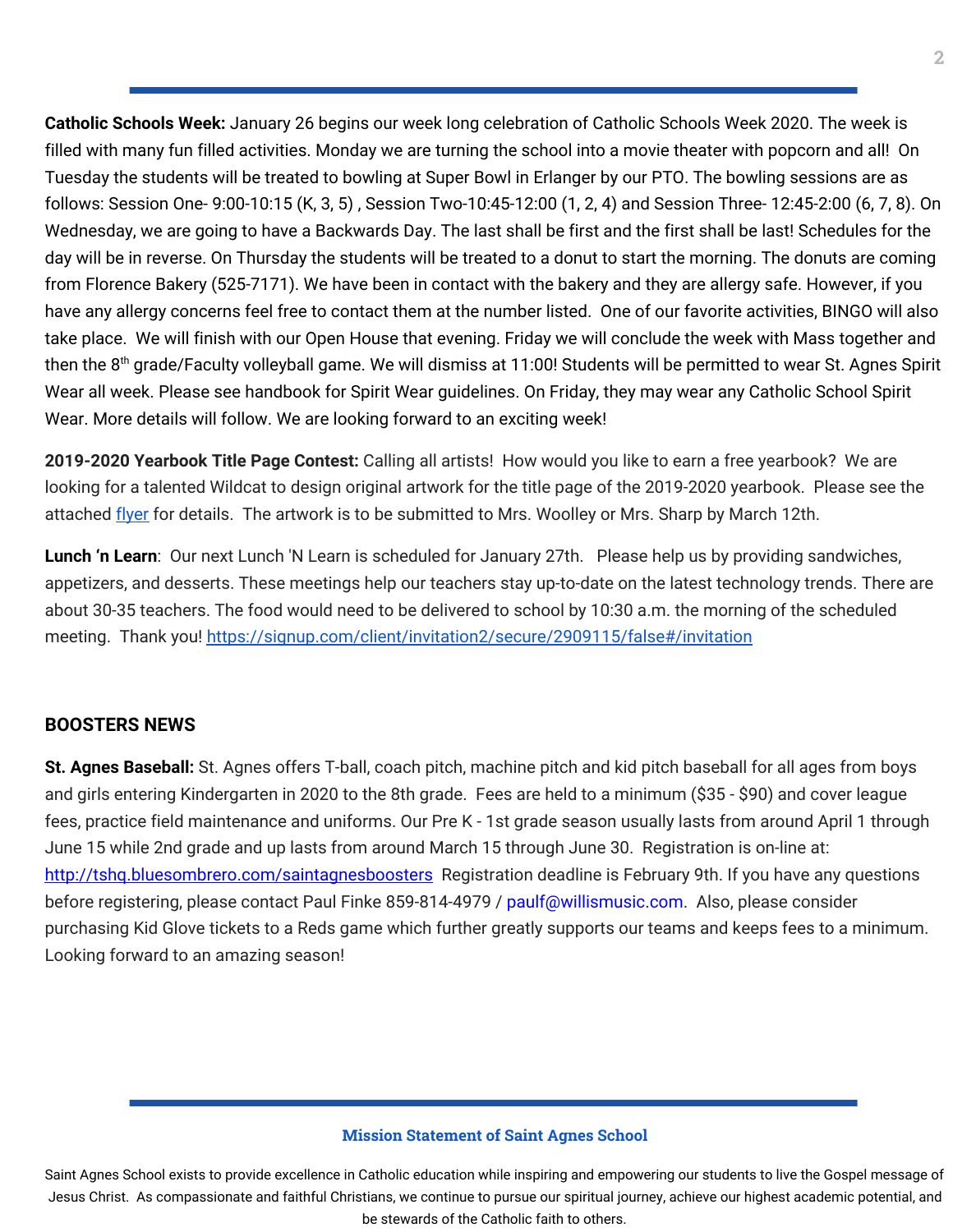**St. Agnes Track and Field:** This team will provide K-4 athletes with a chance to compete in a variety of events in grade school track meets.The season will begin in early March and conclude in mid-May. There will be five meets this season at Cincinnati schools and we will be part of the Cincinnati Track Catholic Youth Organization. The \$50 fee includes all league fees and the required uniform. For full details, [click](https://school.saintagnes.com/wp-content/uploads/2020/01/2020-track-and-field-saint-agnes.pdf) here or register <https://tshq.bluesombrero.com/Default.aspx?tabid=2307427>[.](https://school.saintagnes.com/wp-content/uploads/2020/01/2020-st-agnes-track-and-field.pdf)

#### **PTO NEWS**

**St. Agnes Father/Daughter Dance POP Party**: Share a fun-filled evening with your daughter (for grades K-8.) The dance will be on Saturday, February 22, 2020 from 7:00 - 10:00 p.m. in Murphy Hall. Details and RSVP: <http://evite.me/VKY3jbJaTq>

**An Afternoon with Circus Mojo POP Party:** Circus Mojo will be coming to the school gym to perform and have a few workshops for the kids to experience a day in the life of a clown. The event for grades K-3 will be Friday, March 6, 2020 from 3[:](http://evite.me/eb7PtC6HA4)00 - 4:30 p.m. in the Saint Agnes gym. Full details and RSVP: <http://evite.me/eb7PtC6HA4>

**Roller Skating Fun POP Party**: Nothing to do on a day off of school... Roller Skate!! Please join us for 3 hours of skating, skate rental, and a slice of pizza. Parents are welcome to stay or drop off their child. We could use some parents to chaperone. Join us Friday, March 13, 2020 from 12:00 - 3:00 p.m. at Independence Skateway (1637 Independence Road). Full details and RSVP : <http://evite.me/M6Nk1mnU47>

**Big Blue Bash**: Don't forget to mark your calendar for Friday, March 27, 2020. Keep selling those raffle tickets - we are off to a good start. Or visit [www.BBB2020.givesmart.com](http://www.bbb2020.givesmart.com/) to buy raffle tickets online. If you have any questions please reach out to the BigBlueBash email at [saintagnesbigbluebash@gmail.com](mailto:saintagnesbigbluebash@gmail.com)

## **PARISH NEWS**

**Welcome Weekend Retreat:** Men's Weekend: February 8 - 9, 2020 / 8 AM Saturday - 4 PM Sunday. Women's Weekend: February 22 - 23, 2020 / 8 AM Saturday - 4 PM Sunday. Held in St. Agnes School w/ overnight stay in the Convent. For more information contact Jake Thamann (513-703-1926) / Paul Finke (859-814-4979) or Annette Ward (859-760-6341) / Lisa Mosley (859-468-7465)

## **COMMUNITY NEWS**

**NDA Grade School Basketball Night**: The Notre Dame Academy basketball team and coaches invite you to join us for our annual Grade School Night on January 25th (JV at 6pm and varsity at 7:30.) Free admission for students who wear a grade school T-shirt or sweatshirt. Come watch some paNDA basketball and join in on exciting events !

#### **Mission Statement of Saint Agnes School**

Saint Agnes School exists to provide excellence in Catholic education while inspiring and empowering our students to live the Gospel message of Jesus Christ. As compassionate and faithful Christians, we continue to pursue our spiritual journey, achieve our highest academic potential, and be stewards of the Catholic faith to others.